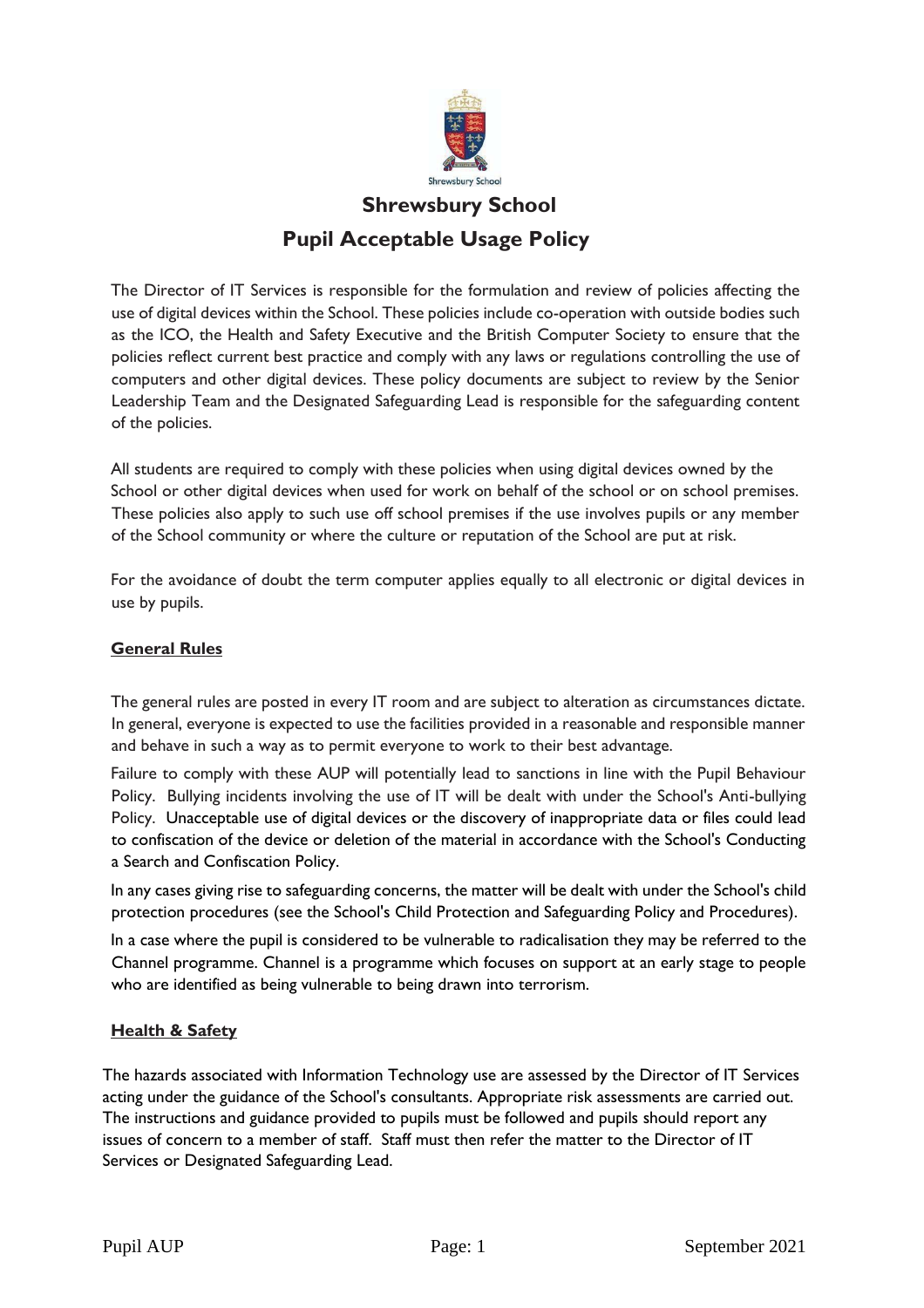### **Confidentiality**

Every effort is made to protect the security and confidentiality of pupils' work on the networks. This has to be balanced against the School's responsibility to maintain internal rules and regulations and to comply with any relevant laws.

### **Copyright**

The ownership of work produced by pupils can sometimes be in doubt. The School's policy is to interpret the law as generously as possible in favour of the author while retaining the rights only to such items as are covered specifically by this policy.

#### **Computer Misuse Act**

The unauthorised use of computers is a criminal offence. The Computer Misuse Act of 1990 formalises this and explains the different offences and penalties.

### **Data Security and Backup**

Pupil data held on the network is regularly backed up. However data on pupil personal devices is the responsibility of the pupil and they should make adequate arrangements to regularly backup important information. Advice can be sought form the IT department on a suitable regime if required.

#### **Monitoring and review**

All serious incidents involving the use of IT will be logged centrally by the Designated Safeguarding Lead and the Director of IT Services.

The Director of IT Services will monitor the use of IT as set out in this policy and ensure that the policy remains up to date with technological changes. The Designated Safeguarding Lead will consider the record of IT incidents and logs of internet activity as part of the ongoing monitoring of safeguarding procedures to consider whether existing practices within the School are adequate.

Consideration of the efficiency of the School's online safety procedures and the education of pupils about keeping safe online will be included in the Governors' annual review of safeguarding.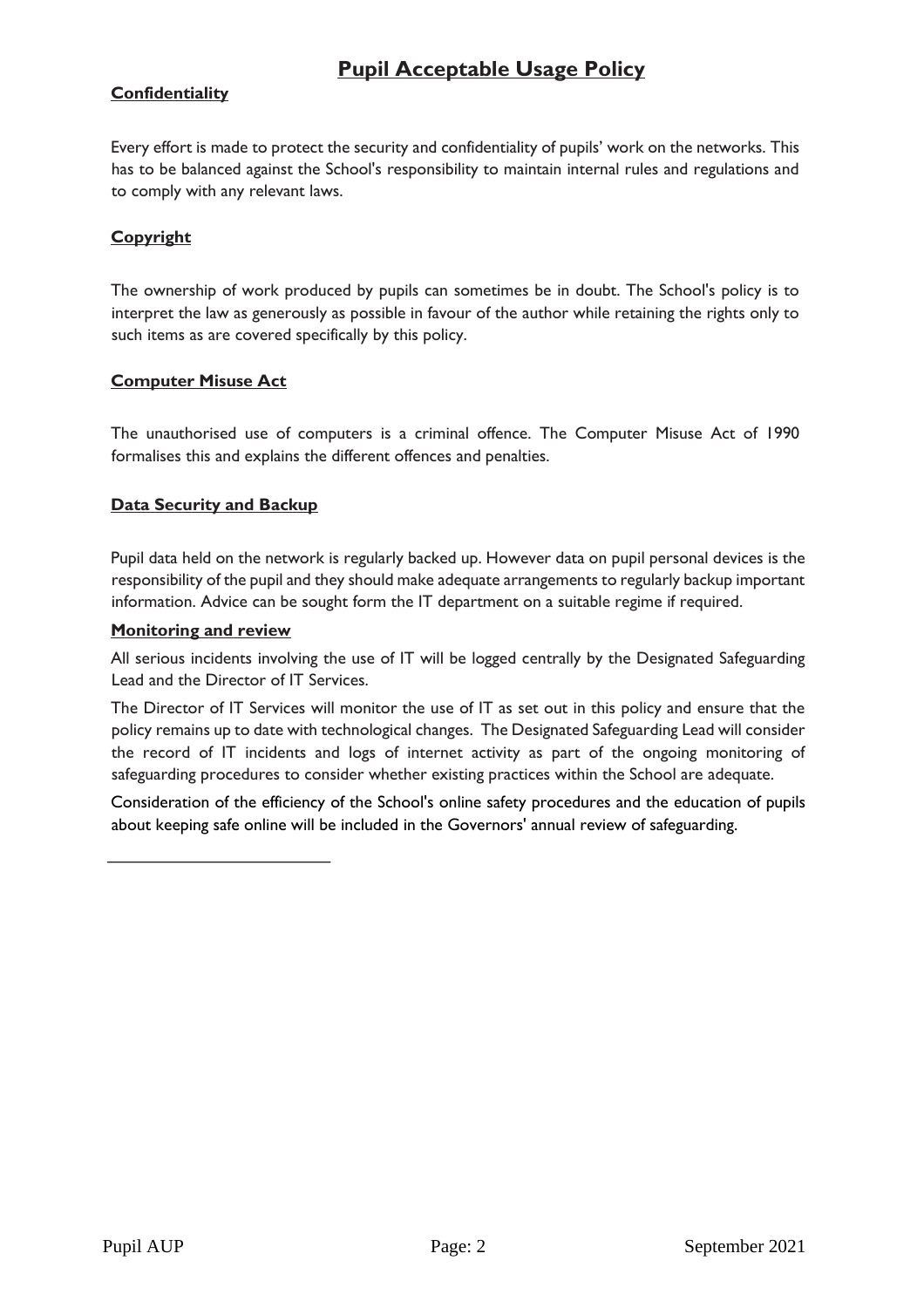This policy applies to all Pupils at Shrewsbury School and sets down the standards which pupils are required to observe in the use of the IT network, email, internet and other areas covered by this policy.

#### **It is the responsibility of all pupils to acquaint themselves and comply with this policy**.

Certain terms in this policy should be understood expansively to include related concepts:

School includes all Shrewsbury School locations and both academic and non-academic areas.

This policy applies to the use of all computing and communications devices, network hardware and software and services and applications associated with the including:

- the internet
- email
- mobile phones and smartphones
- desktops, laptops, netbooks, tablets / phablets
- personal music players
- devices with the capability for recording and / or storing still or moving images
- social networking, micro blogging and other interactive web sites
- instant messaging (including image and video messaging via apps such as Snapchat and WhatsApp), chat rooms, blogs and message boards
- webcams, video hosting sites (such as YouTube)
- gaming sites
- Virtual Learning Environments such as Firefly
- Interactive boards, Display screens and other projection equipment
- other photographic or electronic equipment e.g. GoPro devices.

Document covers just about any kind of file that can be read on a computer screen as if it were a printed page, including the HTML files read in an internet browser, any file meant to be accessed by a word processing or desk-top publishing programme or its viewer or any other electronic publishing tools.

Graphics includes photographs, pictures, animations, movies or drawings.

Display includes monitors, flat-panel active or passive matrix displays, monochrome LCDs, projectors, televisions and virtual-reality tools.

The acceptable usage policy is split into seven sections:

- $\Box$ Internet
- $\Box$ Email
- $\Box$ Security
- $\Box$ Copyright
- $\Box$ Social Media
- $\Box$ Use of Technology in Classrooms
- $\Box$ Audio and Visual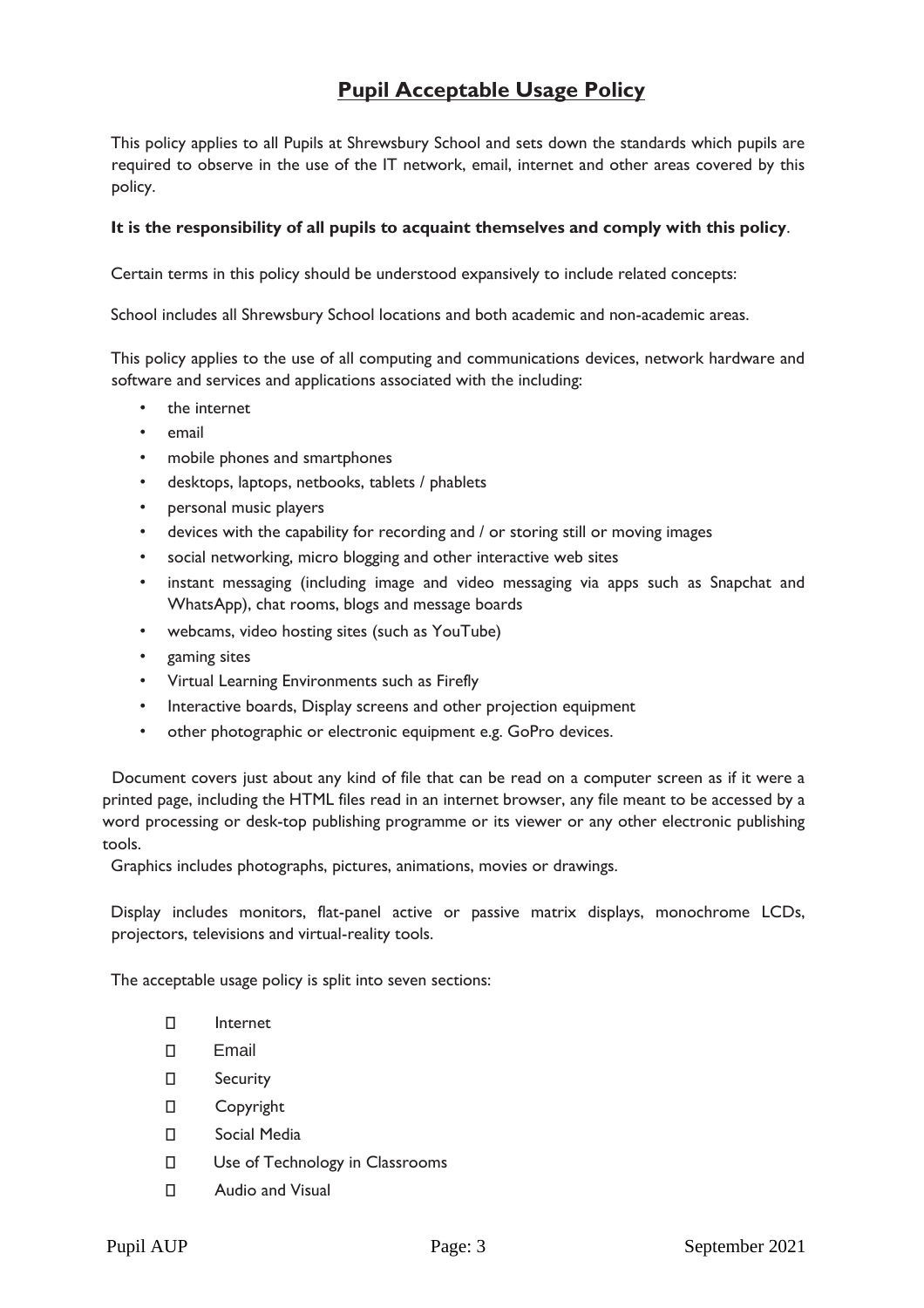### **By logging on to the Shrewsbury School network you signify your acceptance of this policy, and you should seek clarification of any issues that you do not understand.**

#### **Safe use of IT**

We want pupils to enjoy using IT and to become skilled users of online resources and media. We recognise that this is crucial for further education and careers.

The School will support pupils to develop their skills and make internet access as unrestricted as possible whilst balancing the safety and welfare of pupils and the security of our systems. Pupils are educated about the importance of safe and responsible use of ICT to help them to protect themselves and others online.

Pupils may find the following resources helpful in keeping themselves safe online:

<http://www.thinkuknow.co.uk/> <http://www.childnet.com/> <http://www.childline.org.uk/Pages/Home.aspx>

Please see the School's Online Safety Policy for further information about the School's online safety strategy.

#### **Working hours**

The school day is defined as: Monday

to Friday:

 $07:00 - 11:10$ 11:35 – 13:00 14:00 – 17:00 19:15 – 21:00 Saturday:  $07:00 - 11:10$ 11:35 – 13:00

Pupil relaxed filtering applies at:

Lunchtime: Monday - Friday 13:00-14:00 Morning Break: Monday – Saturday 11:10 – 11:35 Evening: Monday – Friday 21:00 – 23:00 \*\* Weekend: Saturday 13:00 – 23:00 Sunday 07:00 – 23:00 Evening rules for lights out (no internet access)

| Third Form  | 21:30 |
|-------------|-------|
| Fourth Form | 21:45 |
| Fifth Form  | 22:15 |
| Lower Sixth | 22:45 |
| Upper Sixth | 23:30 |

(there is an extension of 15-30 minutes for year groups on Saturday evenings)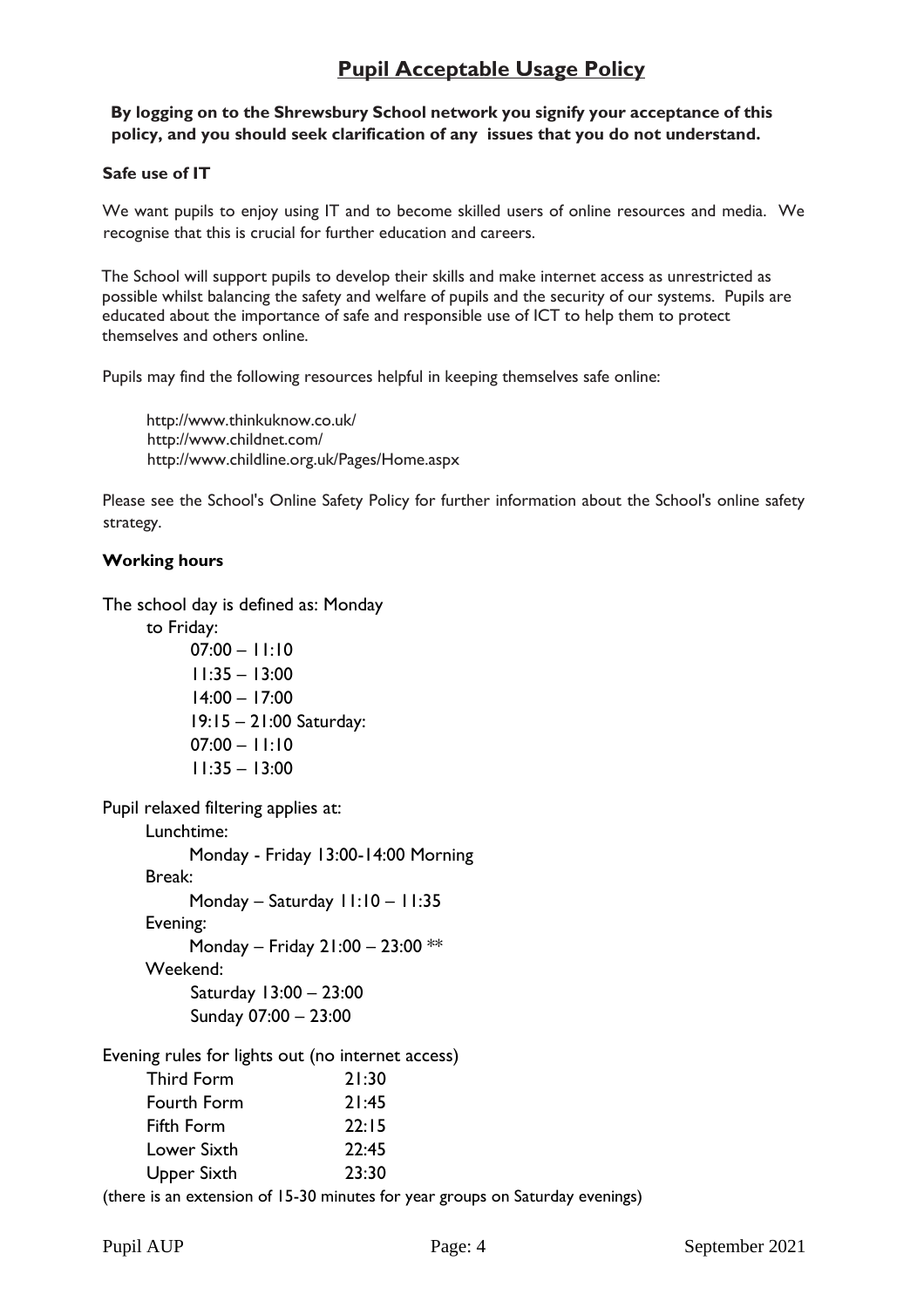### **Internet**

Use of the Internet by all pupils is permitted and encouraged where such use is suitable for school purposes and supports Shrewsbury School's aims. In addition, at specified times and locations, pupils may access the facilities for personal activities including communication and recreational use. Personal use should never compromise availability for academic use.

The Internet is to be used in a manner which is consistent with Shrewsbury School's standards of professional business conduct and as part of a pupil's academic research.

During School hours we expect you to use your Internet access for School related purposes only to research relevant topics and obtain useful School related information.

Access to the Internet is available in the Library, and personal devices until various times; 23:00 hrs being the latest for pupils. This is to be used for genuine research purposes and School related enquiries during school hours.

All existing School policies apply to your conduct on the Internet, especially (but not exclusively) those that deal with privacy, misuse of School resources, sexual harassment, fraud and information security and cyberbullying.

You must not view, retrieve, download or share any offensive material. Offensive material includes, but is not limited to, content that is abusive, racist, considered to be of an extreme or terrorist related nature, sexist, homophobic, any form of bullying, pornographic, defamatory or criminal activity. Use of the internet in this way is a serious breach of discipline and may constitute a serious criminal offence.

Where possible, pupils should schedule resources-intensive operations such as large file transfers, video downloads, mass emailing and the like for off-peak times. Pupils should adhere to the weekly (Monday-Friday) fair usage download limit of 12Gb.

Any file, including emails, that is uploaded or downloaded must be scanned for viruses before it is run or accessed. This should be done automatically, so pupils must check that their anti-virus software is running. Ask for advice from the IT department if you are unsure how to do this.

The School's Internet facilities and computing resources must not be used knowingly to break the law. Use of any School resources for illegal activity is grounds for immediate discipline and the School will co-operate with any legitimate law enforcement agency.

Any legal and licensed software or files downloaded via the Internet into the School network become the property of Shrewsbury School. Any such files or software may be used only in ways that are consistent with their licenses or copyrights.

- No pupil may use School facilities knowingly to download or distribute pirated (illegal and unlicensed) software or data.
- $\Box$  No pupil may use the School's network facilities knowingly to disable or overload any computer system or network, or to circumvent any system intended to protect the security of themselves or other pupils or staff. **This includes downloading, installing or attempting to use VPN software.**
- No pupil may use the School's network to deliberately propagate any virus, worm, Trojan horse, or trap-door programme code.
- Pupils must not share logon credentials or use school credentials other than those issued to them, even with the agreement or collusion of a third party.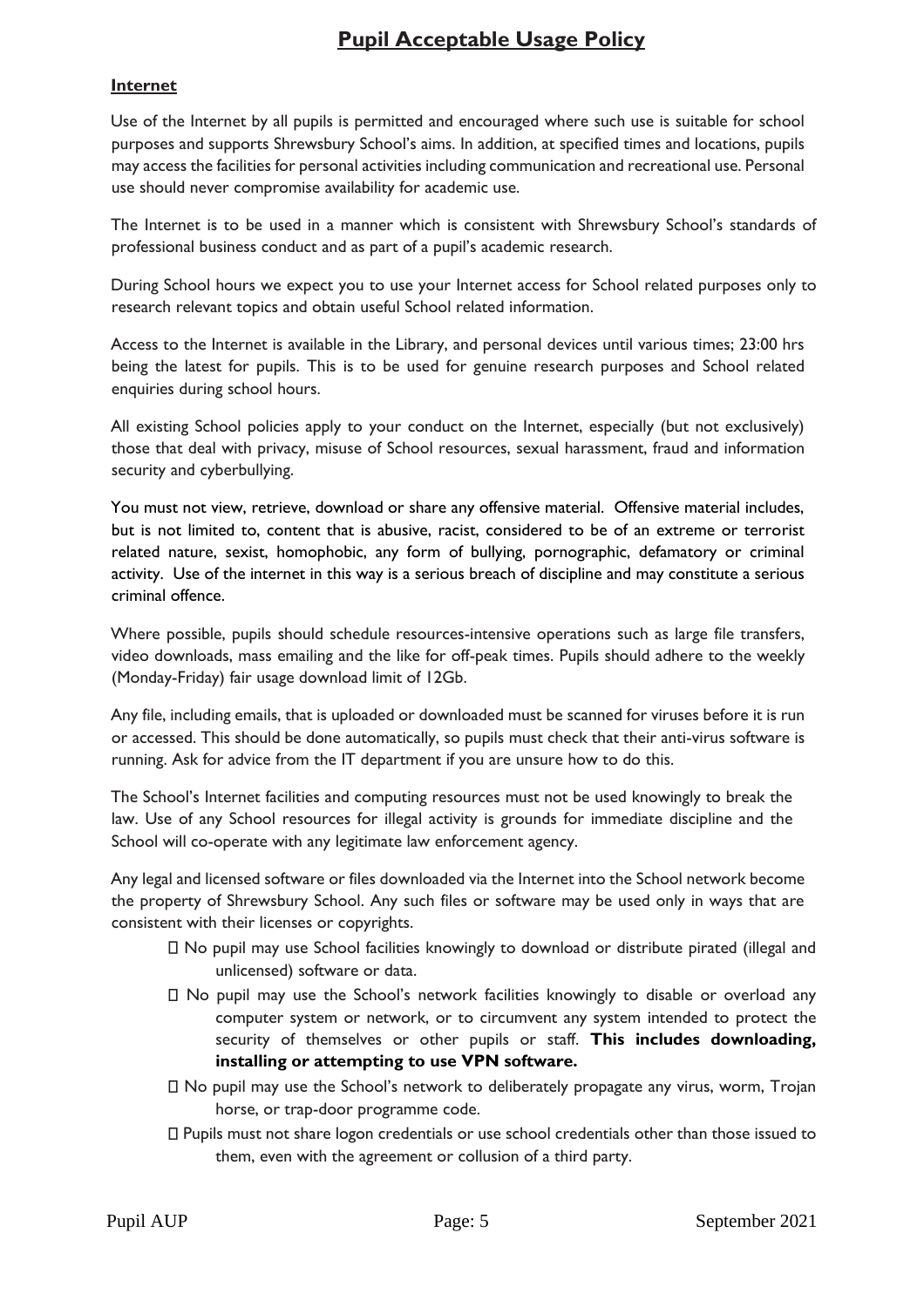Pupils are specifically prohibited from downloading any software without the express permission of the IT department.

Pupils with Internet access may not upload any software licensed to the School or data owned or licensed by the School without explicit authorisation from the member of staff responsible for the software or data.

The School's monitoring system (SmoothGuardian) records (for each and every pupil) each web site visit, each chat-room and each file transfer into and out of its internal networks. **No pupil should have any expectation of privacy as to his or her Internet usage.** The IT department will review internet activity and analyse usage patterns, and may choose to publicise this information to ensure that School internet resources are devoted to maintaining the highest levels of productivity. The Designated Safeguarding Lead will be informed should any such use give rise to safeguarding concerns.

Pupils should not download or view material that is obviously libellous (or otherwise unlawful), or inappropriate in any way, i.e. graphic images, sound files, or music.

Pupils must not use video messaging software to communicate with other pupils. Any use of video messaging software should adhere to common decency rules.

Shrewsbury School reserves the right to inspect any and all files stored on School computing facilities in order to assure compliance with this policy.

It is acknowledged that certain pupils may require, during the normal course of their studies, access to certain sites that may normally be blocked. It is possible to make exceptions in these cases to allow legitimate access, by contacting the IT department; please note that a member of staff may be required to confirm your requirements before access is granted.

Internet access is extended after (and before) working hours, in that the category restrictions are relaxed. For example access to Hotmail, yahoo, Facebook etc. is allowed.

Access to Social Networking sites is only permitted outside of normal School Hours. Accessing Social Networking sites is strictly forbidden during TopSchools. See separate section on Social media below.

The School has in place a firewall to ensure the safety and security of the School's networks. Additional devices may also be installed in the future to further protect these networks. Any pupil who attempts to disable, defeat or circumvent any School security facility will be subject to immediate disciplinary proceedings.

Any files containing sensitive or confidential School information that are transferred in any way across the Internet must be encrypted. Advice and assistance may be sought from the IT department.

A PUPIL WILL BE HELD ACCOUNTABLE FOR ANY BREACHES OF SECURITY OR CONFIDENTIALITY.

Connections to the Internet using a mobile electronic device is permitted providing the permission of the pupil's Housemaster or Housemistress has been sought in advance.

Pupil ID and passwords help maintain individual accountability for Internet resource usage. Any pupil who obtains a password or ID for an Internet resource must keep that password confidential.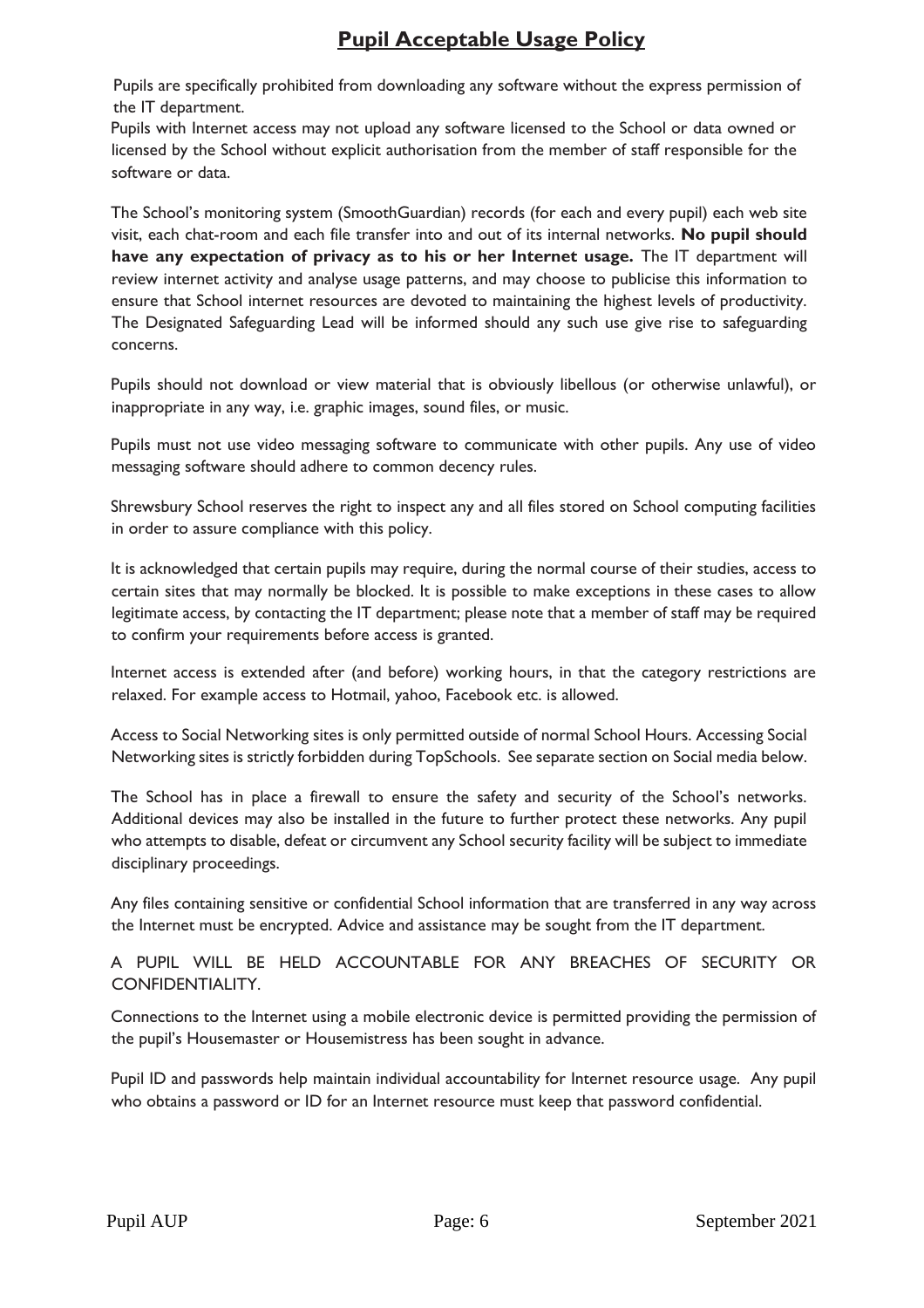Shrewsbury School's policy prohibits the sharing of pupil IDs or passwords obtained for access to Internet sites unless of an academic nature and unless the sharing has been approved by the Director of IT Services or the School Librarian.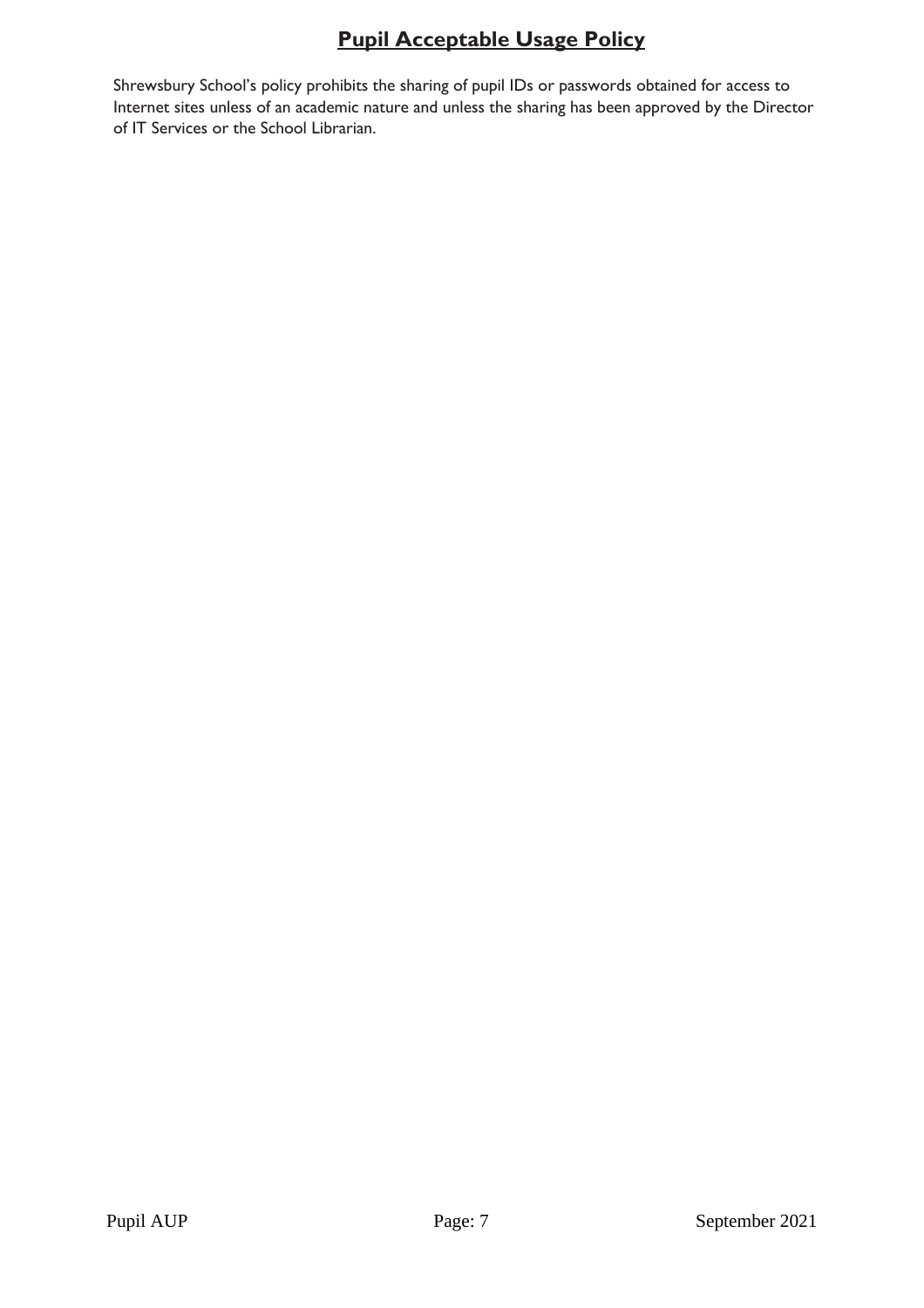### **Email**

Pupils need to be aware that email carries exactly the same status as other forms of communication, including letters, memos and telephone conversations, and the same consideration and legal implications need to be applied and observed in the use of email as in these other forms of communication.

The definition of Email covers:

- i. Electronic Mail services within Shrewsbury Local Area Network (internal email).
- ii. Electronic Mail sent through the Internet to other organisations / individuals (external email).

The School provides an email system to support its academic activities and access to email facilities for all pupils is granted on this basis. In addition at specified times and locations pupils may access the facilities for personal activities including communication and recreational use. Pupils are reminded that email sent and received on the School's systems are not private property they remain part of the School's information systems. Personal use should never compromise availability for academic use.

When composing and sending an email, it is expected that the content meets the standards of professionalism which Shrewsbury School expects of its pupils.

It is not permitted for pupils to send or search for any inappropriate emails, which contain offensive material or would infringe the School's code of conduct. Offensive material includes, but is not limited to, content that is abusive, racist, considered to be of an extreme or terrorist related nature, sexist, homophobic, any form of bullying, pornographic, defamatory or criminal activity. Do not use aggressive, abusive or deliberately anti- social language. Never email hastily or out of anger.

Use of personal email must not detrimentally affect the duties of other pupils or disrupt the system, and / or harm the School's image or reputation. Pupils should not copy or download or forward material that is obviously libellous (or otherwise unlawful), unrelated to work, or inappropriate in any way, i.e. graphic images, sound files, or music.

Access to Internet or web-based email (i.e. Hotmail or Yahoo mail) is permitted for pupils only outside of normal school hours. Be aware that this mail is insecure and may present a security threat.

Pupils must use School email accounts for any email communication with staff. Communication either from a personal email account or to a member of staff's personal email account is not permitted.

Pupils are reminded that they are responsible for their own email housekeeping. Unwanted email should be deleted. If pupils are unsure how to achieve this, guidelines are available from the IT department.

Pupils should not give their external email address out carelessly. Only enter it on business circulars and application forms if you are sure that it will not be misused or forwarded on. Particular attention should be paid to the addressee to ensure the message will reach the intended recipient especially if choosing from an address list of similar names.

Messages intended for another recipient should be re-directed and then deleted. Any incorrectly addressed messages should only be forwarded to the intended recipient if the identity of that recipient is known and certain.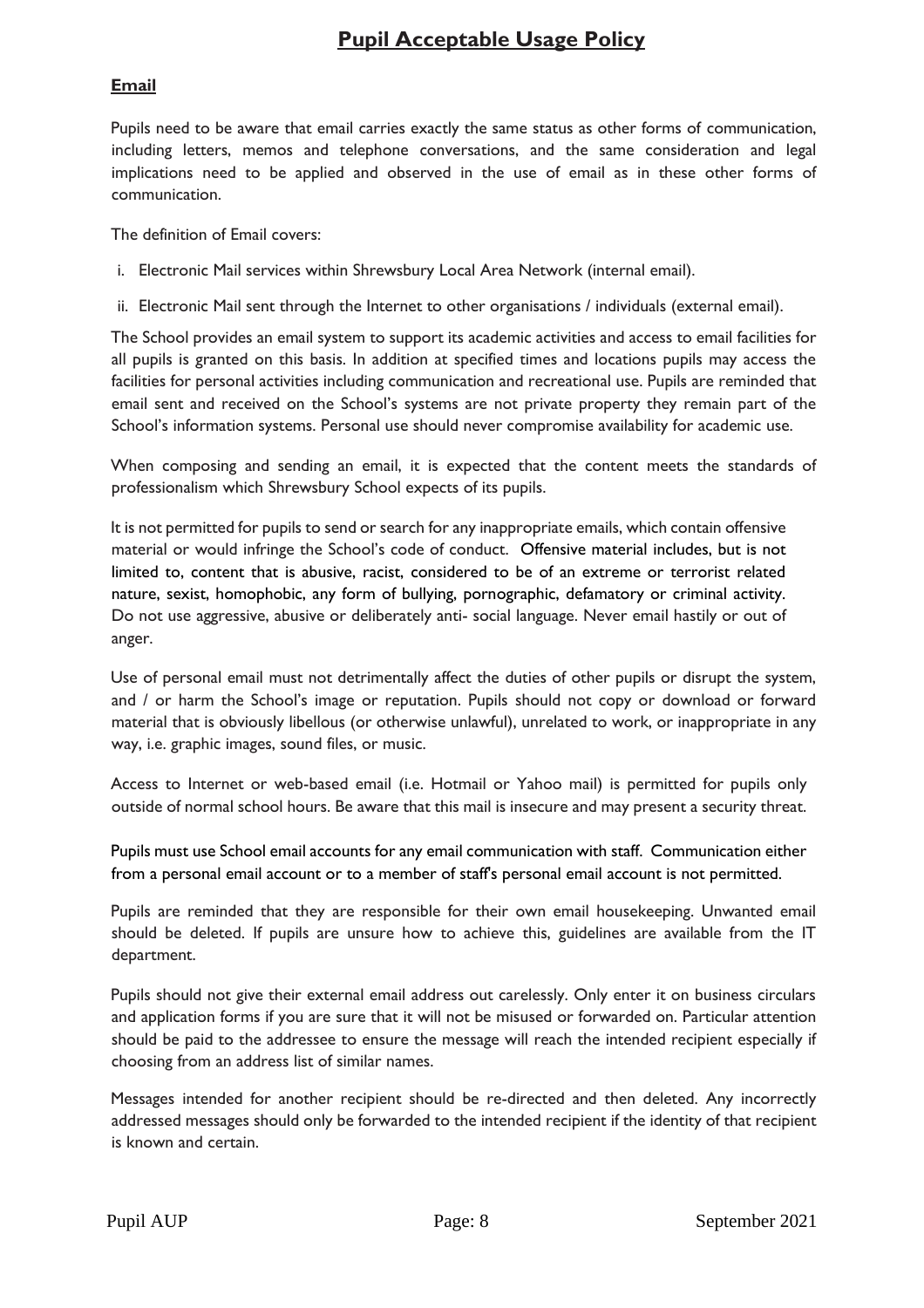### **Security**

Pupils should not allow other pupils to use their network login. Pupils should not impersonate other users or use their credentials to access the school network or services via any school or personally owned device. Do not leave your PC logged on to the network.

Anti-virus software is installed on every PC connected to the School's network. Anti-virus software must not be disabled or uninstalled for any reason. The antivirus software is set up to regularly scan each PC for viruses. If pupils notice that their anti-virus software is not running or scanning, they should immediately report the fact to the IT Department.

It is extremely common for a virus to propagate itself via an email attachment. Commonly the attachment will be an executable file (with .exe, .vbs suffix). If there is any doubt as to the authenticity of an email attachment, it must not be opened; report it to the IT department immediately.

It is also common for a virus to use the Outlook address book to forward itself to others. This means that infected email could be received from a known and trusted source. Pupils should be immediately suspicious if the email is unusual in any way.

Shrewsbury School maintains the right and ability at any time and without prior notice, where justified, to inspect any information stored on School computing facilities in order to ensure compliance with the policy.

If clarification of any aspects of policy are required, refer to your Housemaster / Housemistress, Tutor or the IT department.

The use of cellular data (e.g. GPRS, 3G, 4G, etc) to access the internet while pupils are on School premises or otherwise in the care of the School is discouraged, as pupils are unable to benefit from the School's filtering and anti-virus software. Pupils accessing the internet outside the School's network whilst on School premises or otherwise in the care of the School do so at their own risk and must comply with all the provisions of this policy regarding acceptable behaviour.

The use of location services represents a risk to the personal safety of pupils and to School security. The use of any website or application, whether on a School or personal device, with the capability of identifying the user's location while you are on School premises or otherwise in the care of the School is discouraged.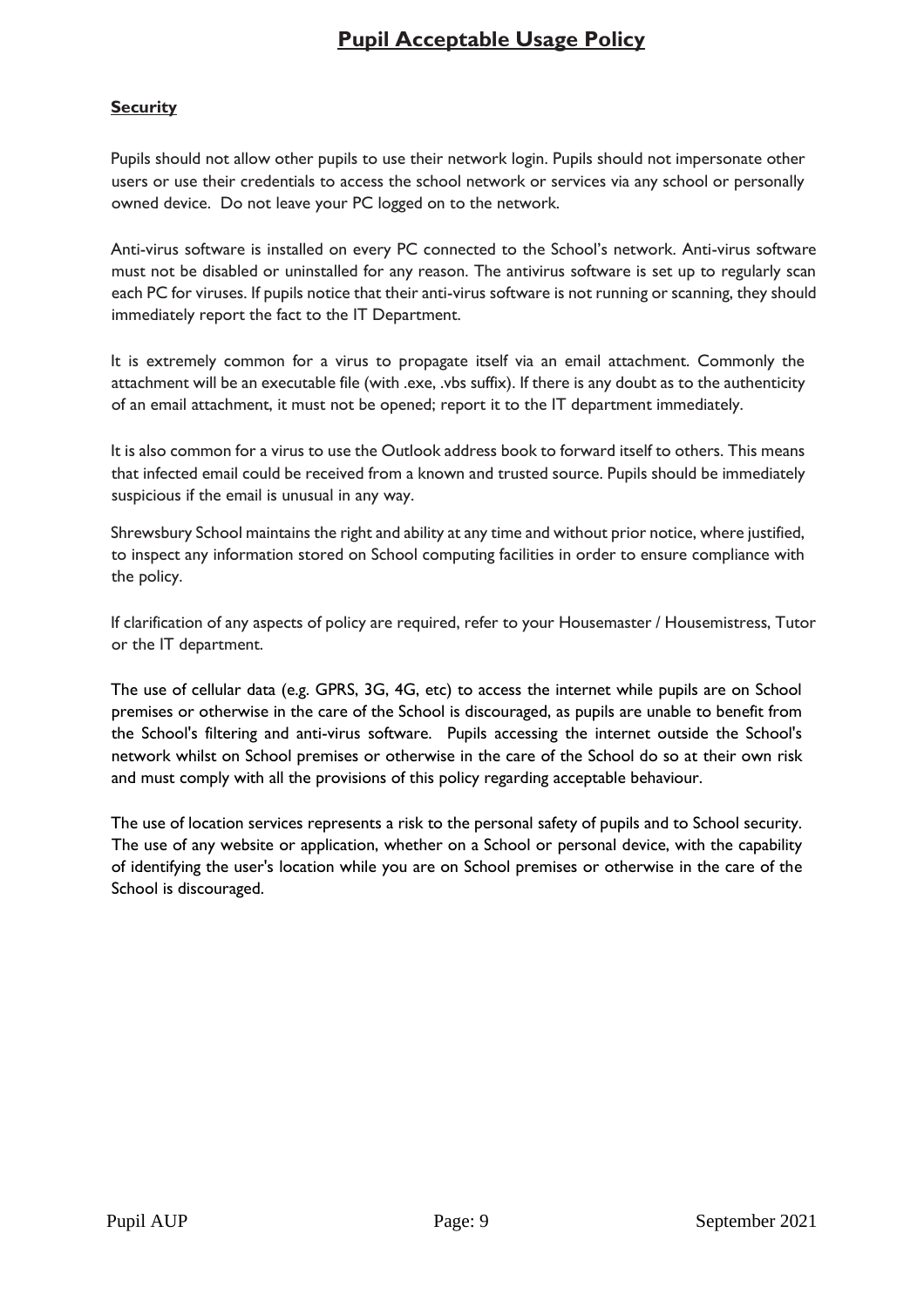### **Copyright**

Every piece of work created belongs to someone. This includes text, images and any other form of intellectual creation regardless of how and where it is stored.

The majority of the software used within the School is owned by or licensed to Shrewsbury School and is protected by various patents, copyright and licence laws currently in force.

The copyright ownership of all material must be respected and the wishes of the copyright owner are to be observed.

No material may be copied from the Internet or any other electronic source save with the specific permission of the copyright owner. Stringent laws apply, in particular, to the scanning of material. The use of all such material is to be properly attributed.

No-one is permitted to make copies of, or changes to any software owned by or licensed to Shrewsbury School except where specific permission has been granted so to do. This includes any upgrades, 'plug-ins' or new versions regardless of the source.

The copyright of any material that is commissioned by Shrewsbury School, produced as coursework or for which remuneration or other consideration has been given by the School, is the property of Shrewsbury School.

Scanning or digital manipulation of documents, diagrams, photographs etc. that are copyright may be done only with the express permission of the copyright holder and in accordance with current law.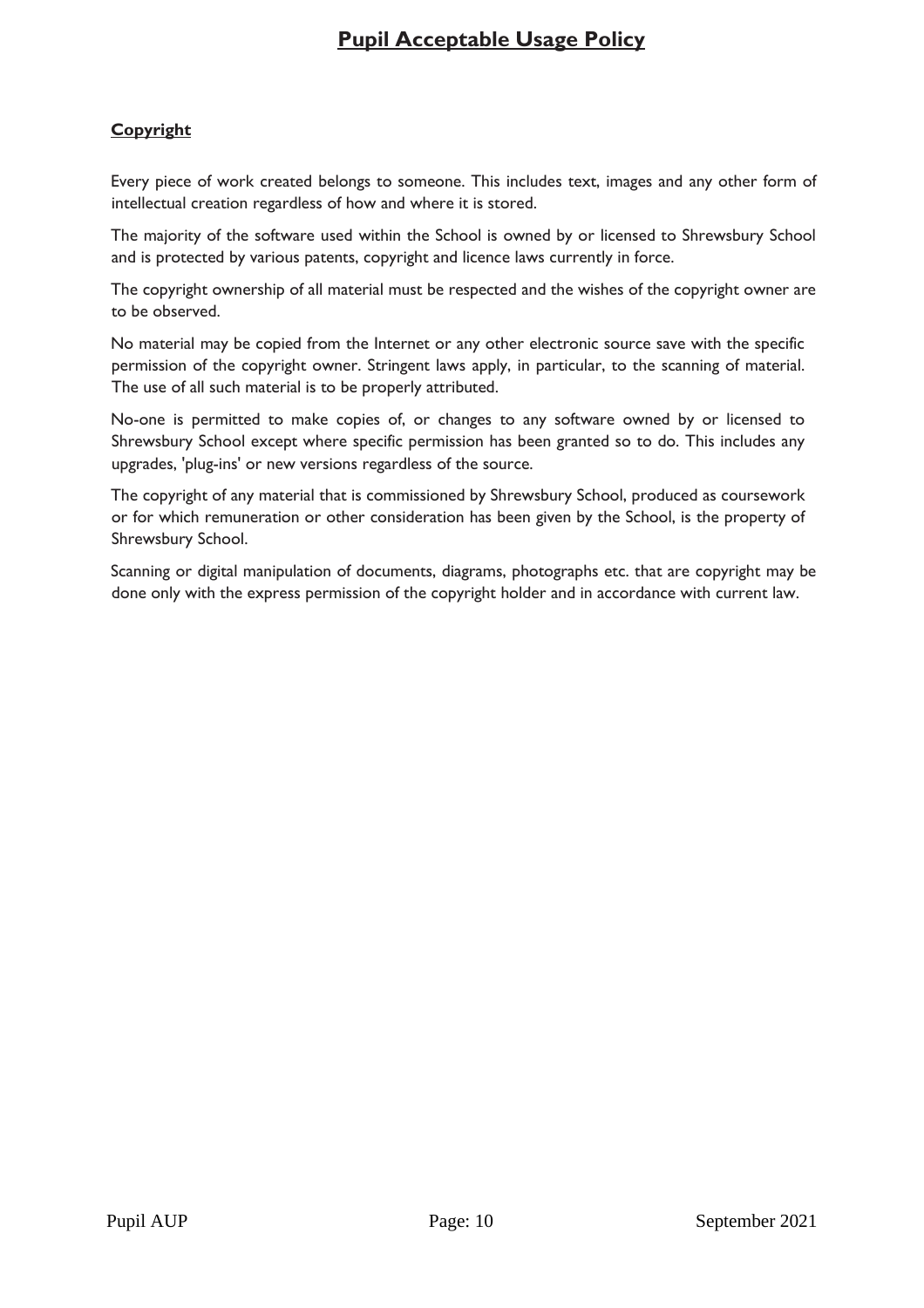### **Social Media**

**Social Media** relates to any medium used for social interaction by pupils with other individuals and organisations electronically.

#### **Core Principles for the use of Social Media**

- 1. The use of Social Media must be responsible, respectful and legal. Posts must never include content that is abusive or that may cause offence to individuals or groups of society.
- 2. The use of social media must not bring Shrewsbury School into disrepute.
- 3. Remember that what goes online, stays online. Once you post something on a social media site you acknowledge that this is now shared in a public forum, regardless of any privacy settings.
- 4. **Social media must not be used by students to contact individual staff members.**
- 5. Any errors, inaccuracies or other inappropriate content which is posted on School Social Media must be acknowledged and corrected immediately.
- 6. Use of the school ICT facilities must be in accordance with the remainder of this Acceptable Usage Policy and other legislation that may from time to time be in force.

#### **Student use of Social Media in School**

- 1. Students are taught how to use social media creatively, respectfully and, above all, safely. This is embedded into the school curriculum and is revisited at various stages in the school to enable age-appropriate discussions of the need for e-safety to take place.
- 2. Students should consider three areas when using social media Conduct; Content and Contact.
	- a) **Conduct**  Students should present themselves online in a manner which demonstrates respect to the audience; A student's conduct online should give a good representation of themselves to the audience. Students should ask whether they would like to read the same kind of comments posted about themselves in a public forum. All comments should therefore be positive and constructive.
	- b) **Content**  If a student is not sure whether the content of their post is appropriate for a public audience, then they should find a more suitable medium to share their comment.
	- c) **Contact**  Students should be aware of the need to keep their personal contact details private. They should carefully consider the possible consequences of revealing their personal information in a public forum.
- 3. Students should be aware of the fact that they can talk to a parent or a member of staff at school if they see something online that makes them uncomfortable or causes them concern.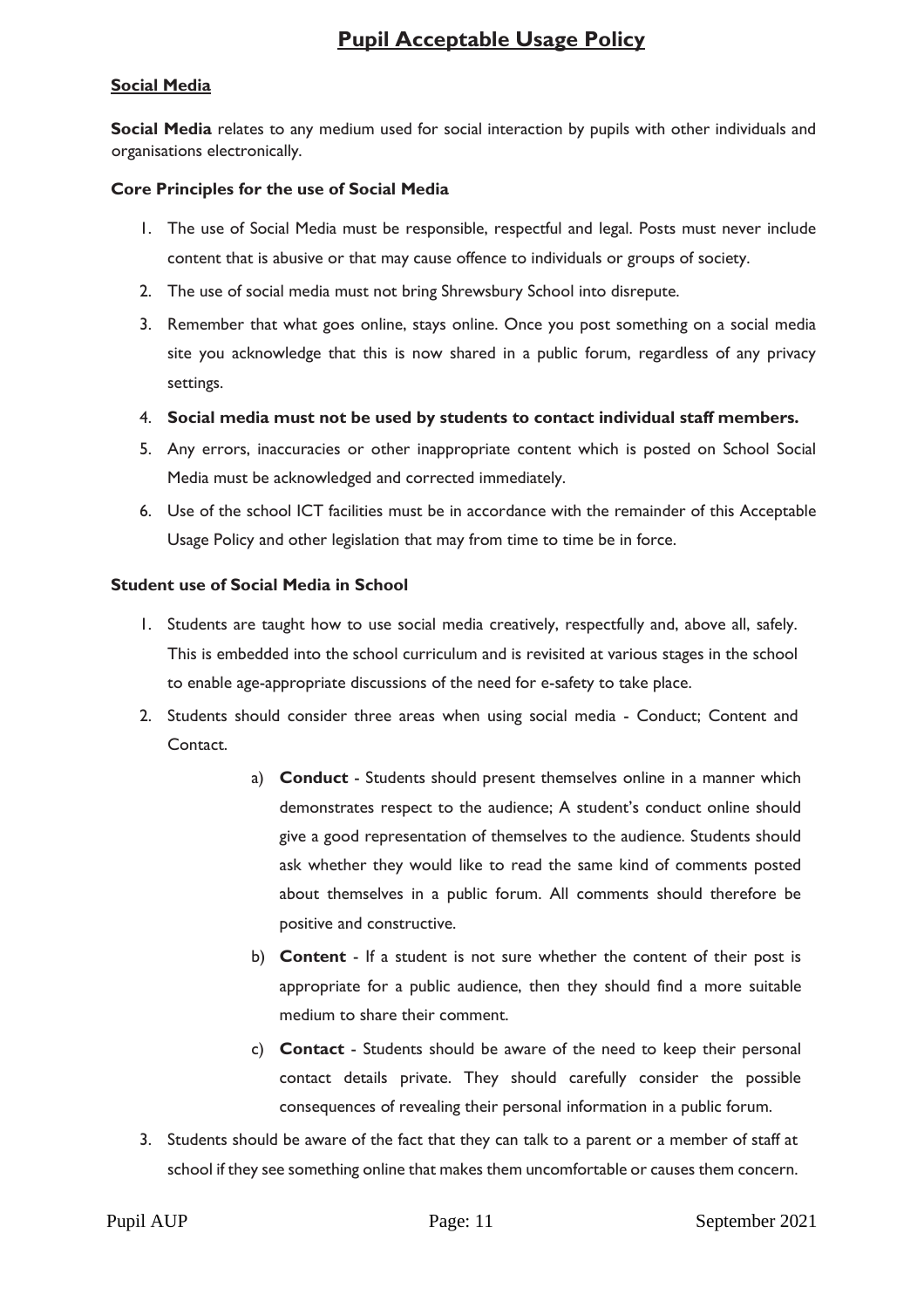### **Use of Technology in School**

This section is to be read in conjunction with the remainder of this Acceptable Usage Policy, the Pupil Behaviour Policy, the Anti-Bullying Policy, the Yellow Card and the Child Protection and Safeguarding Policy and Procedures document.

"Technology" means mobile electronic devices including, but not limited to, mobile phones, smartphones, tablets, laptops and MP3 players.

As in all areas of School life, the use of technology for Teaching & Learning purposes should be responsible, respectful and legal.

All technology brought to the classroom (or used for learning in Houses or elsewhere on or off the School site) should not cause distraction or disruption either by accident or by design**. Devices should only be switched on and accessible when teachers give instructions to that effect.**

Mobile telephones should be switched off or in 'silent mode' and out of plain site when in classrooms unless instructed otherwise by a member of staff.

Pupils must not communicate with staff using a mobile phone (or other mobile electronic device) except when this is expressly permitted by a member of staff, for example when necessary during an educational visit. Any such permitted communications should be brief and courteous.

The School considers inappropriate use of technology in the classroom to be all activity that does not form part of the task as instructed by the teacher. This may include, but is not restricted to the following:

- Gaming
- Emailing
- Texting or messaging
- $\Box$  Taking recordings or photos
- Using social media
- $\Box$  Using unsuitable apps and webpages

Use of technology of any kind to bully, harass, intimidate or attempt to radicalise others will not be tolerated and will constitute a serious breach of discipline, whether or not pupils are in the care of the School at the time of such use. Appropriate disciplinary action will be taken where the School becomes aware of such use (see the Anti-Bullying Policy and Pupil Behaviour Policy) and the School's safeguarding procedures will be followed in appropriate circumstances (see the Child Protection and Safeguarding Policy and Procedures).

Pupils who use technology inappropriately should expect the privilege to be removed and the device to be confiscated for a period of time. Devices may be searched in appropriate circumstances (see the Conducting a Search and Confiscation Policy). Additional sanctions may be considered in light of any other possible contraventions of related School policies.

### **Audio and Visual**